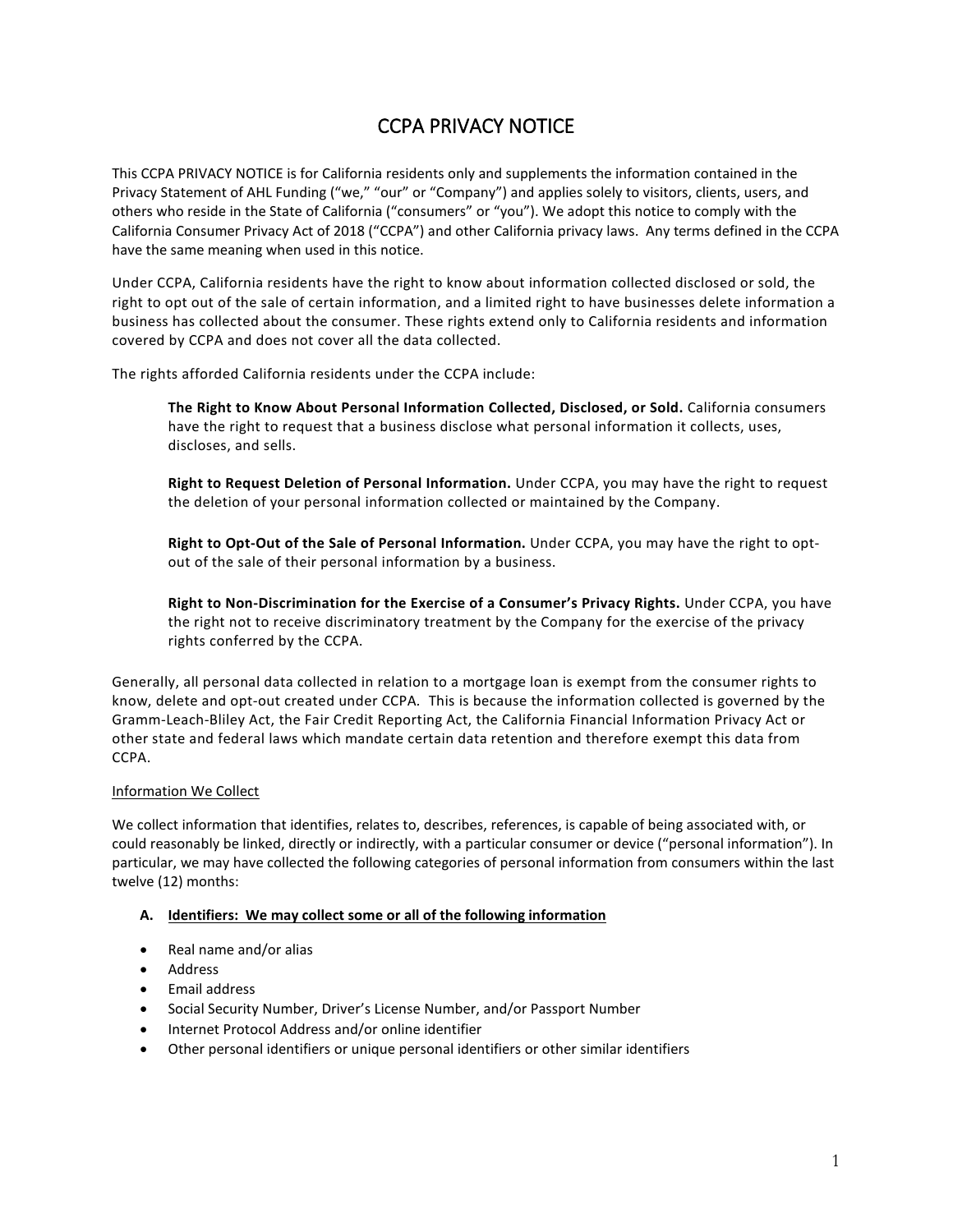#### **B. Personal Information Categories: We may collect some or all of the following information**

- Name
- Signature
- Address
- Telephone phone number
- Social Security Number, Driver's License Number, State Identification Card and/or Passport Number
- Bank account number
- Credit card number
- Education history
- Employment history
- Physical characteristics
- Bank account number
- Health insurance information
- Insurance policy number
- Other financial or medical information

## **C. Protected Classification Characteristics: We may collect some or all of this information**

• Age, race, color, national origin, religion or creed, citizenship, ancestry, marital status, medical condition, physical or mental disability, sex, gender, gender identity, sexual orientation, genetic information, childbirth related matters, veteran status, military status and genetic information.

## **D. Commercial Information: We may collect some or all of this information**

• Records of personal property, products or services purchased, obtained, or considered, or other purchasing or consuming histories or tendencies.

## **E. Biometric Information: We do not collect**

- Genetic, physiological, behavioral, and biological characteristics, or activity patterns used to extract a template or
- Other identifier or identifying information, such as: fingerprints, face-prints, and voiceprints, iris or retina scans, keystroke, gait, or other physical patterns, and sleep, health, or exercise data.

## **F. Internet or Similar Network Activity: We may collect some or all of this information**

- Your interaction with our website
- Browsing or search history
- Interaction with an application or advertisement

#### **G. Geolocation Data: We may collect some or all of this information**

- Your physical location
- Your movements

#### **H. Sensory Data: We may collect some or all of this information**

• Audio, electronic, visual, thermal, olfactory or similar information

## **I. Professional or Employment Related Information: We may collect some or all of this information**

- Current Job information
- Current or past job history
- Performance evaluations